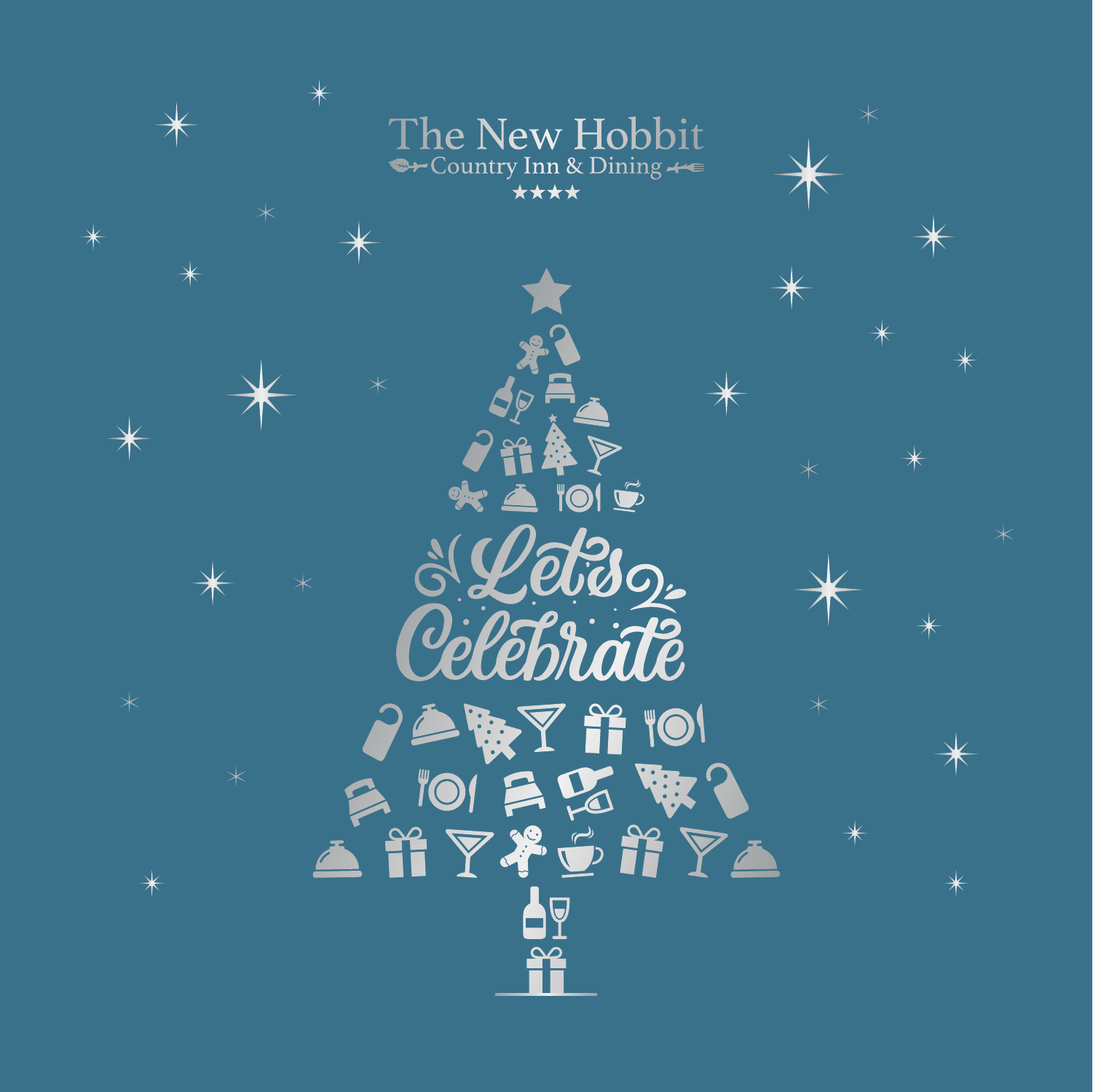



## CHRISTMAS 2022

*Join us for a Christmas to remember at The New Hobbit Hotel, with glittering entertainment, food and service.*

*Whether you are looking for a festive lunch, private party or a joiner party night, we have something to suit everyone at The New Hobbit Hotel this festive season.*



Book now on **01422 316 231** or email **sales@newhobbit.co.uk**

 $\frac{1}{2}$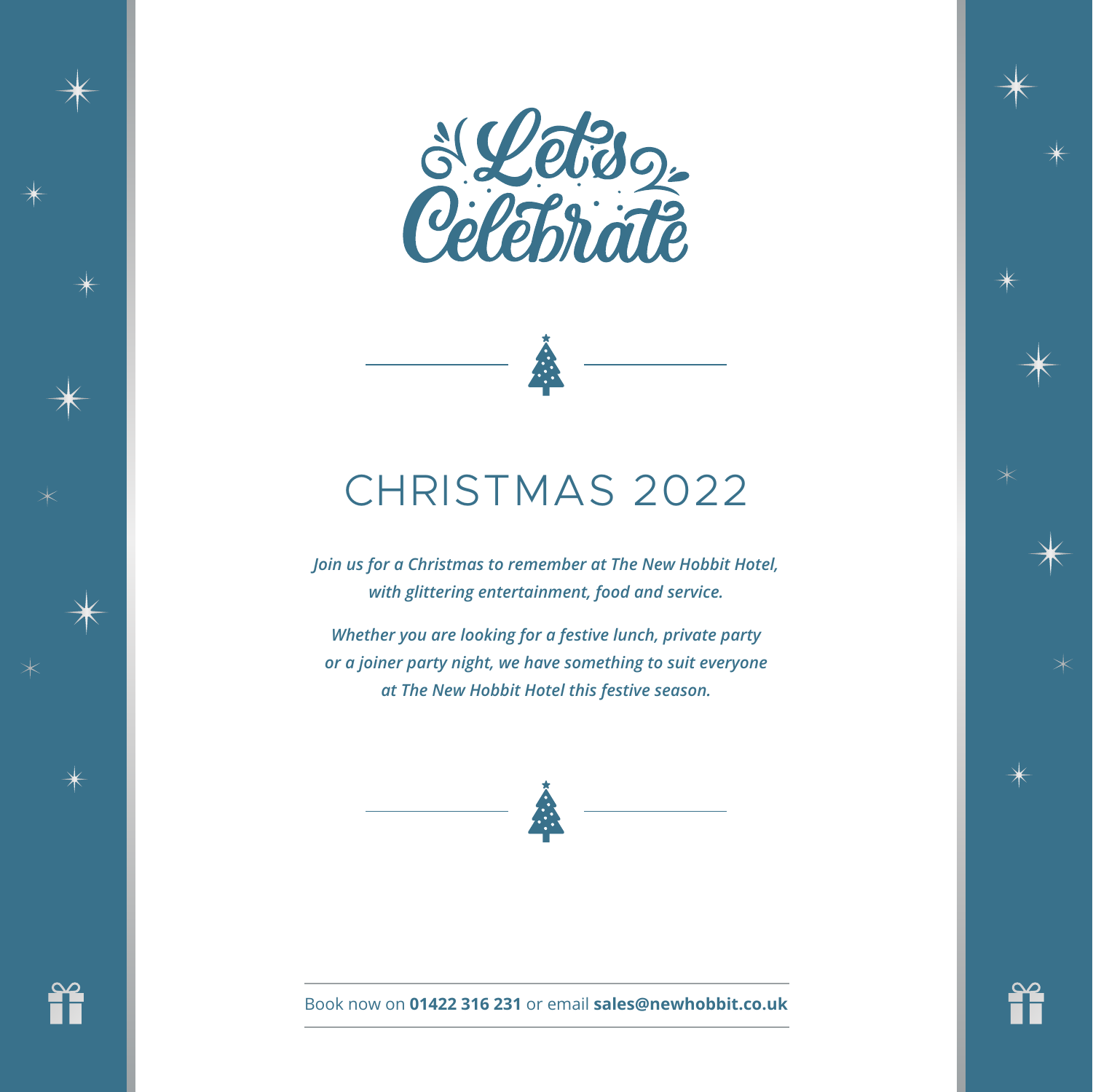## CHRISTMAS FAYRE

### AVAILABLE 12PM - 8PM, EVERY SATURDAY & SUNDAY THROUGHOUT DECEMBER

#### **STARTERS**

**Honey glazed pigs in blankets Prawn cocktail,** Marie Rose sauce, brown bread **Ham hock & pea terrine, chutney, croutes Soup of the day,** warm focaccia

### **MAINS**

**Roast turkey escalope** with a sage and onion stuffing crust topped with streaky bacon, roast potatoes, pigs in blankets, root vegetables, cauliflower, honey glazed Chantenay carrots, cranberry sauce & turkey gravy (GF) **Roast topside of beef,** roast potatoes, pigs in blankets, root vegetables, cauliflower, honey glazed Chantenay carrots & gravy **Pan fried salmon** on a bed of olive & goats cheese mashed potato with a white wine sauce **Sautéed vegetables in herbed butter** with gnocchi, topped with shaved parmesan **Lemon & thyme chicken breast,** new potatoes, asparagus & green beans

## **DESSERTS**

**Sticky toffee pudding, vanilla ice cream Crème brulee,** shortbread biscuit **Cheesecake of the day,** berry compote **Chocolate brownie,** chocolate ice cream

Please make a member of staff aware if you have any allergies so we can cater accordingly

#### **£20.95 £24.95** 2 courses 3 courses

Book now on **01422 316 231** or email **sales@newhobbit.co.uk**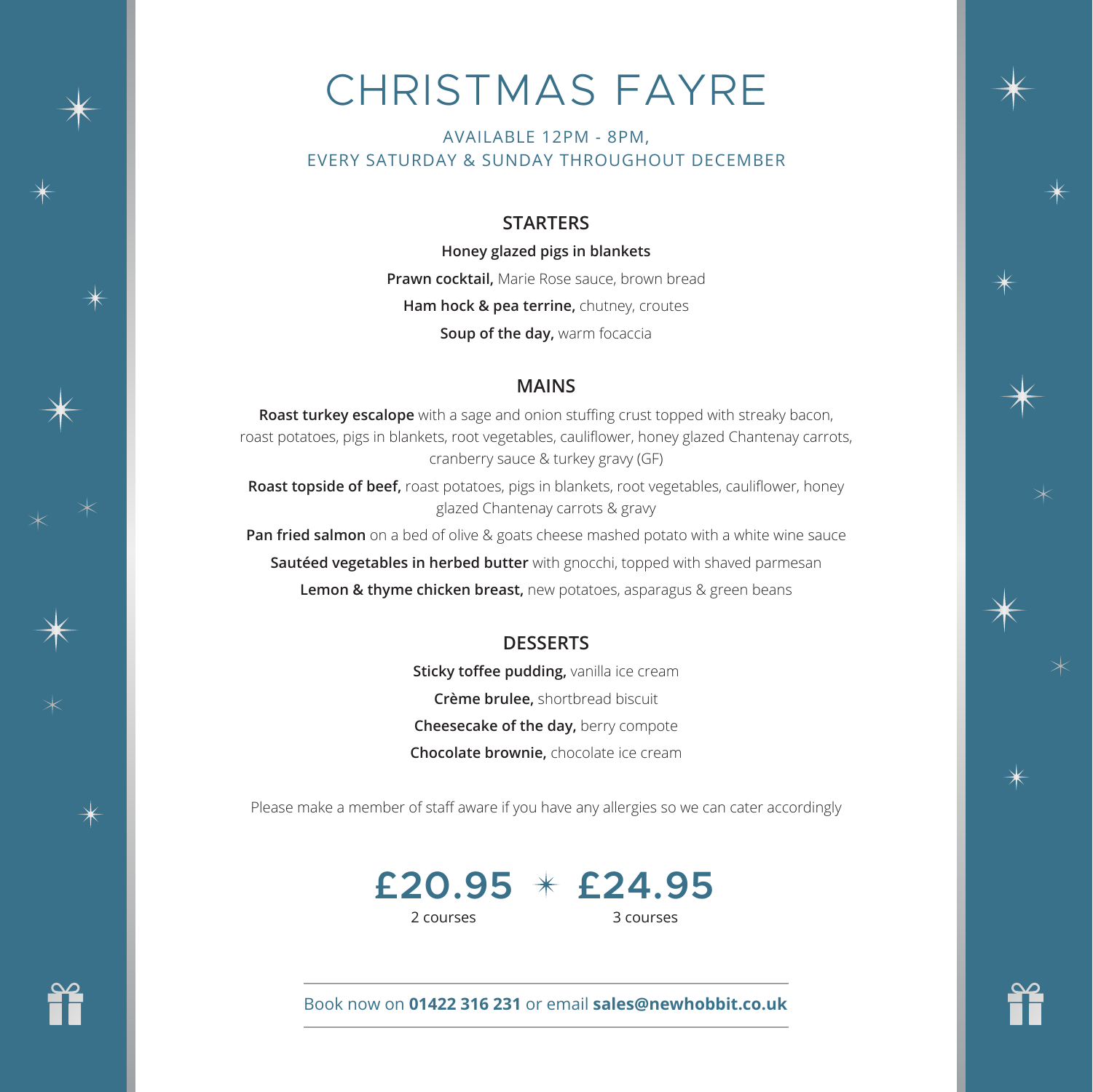# FESTIVE PARTY NIGHTS

#### AVAILABLE ON FRIDAY 2ND, 9TH & 16TH DECEMBER AND SATURDAY 3RD, 10TH & 17TH DECEMBER

*PRIVATE PARTIES are also available, please ask for details. We are experts in party planning so just dress to impress and let us do all the work. You'll enjoy a delicious three course dinner, coffee and mince pies, hats, novelties and crackers.* 

*Our DJ will then be sure to get the party started for you to dance the night away.*

### **STARTERS**

**Spiced parsnip soup,** crispy parsnips & truffle oil (V) **Ham hock & pea terrine,** spiced fruit chutney & sourdough toast Salmon & crab with dressed leaves, beetroot, mango, lime and chilli sauce **Smoked tofu & pickled winter vegetables,** beetroot puree & an orange dressing (V)

## **MAINS**

**Roast turkey escalope** with a sage and onion stuffing crust topped with streaky bacon served with roast potatoes, pigs in blankets, root vegetables, cauliflower, green beans, honey glazed Chantenay carrots, Yorkshire pudding & gravy

Pan roast fillet of hake, truffle and garlic pomme puree, braised fennel, fine beans & white wine sauce

**Mushroom, brie, hazelnut & cranberry Wellington,** buttered sprouts, roast potatoes, honey roasted carrots & parsnips (VG)

**Roasted winter greens risotto,** toasted almonds, vegan parmesan & dressed roquette (v)

## **DESSERTS**

**Classic xmas pudding,** brandy anglaise (gluten, nut free & vegan available) **Belgian chocolate & orange tart,** orange Anglaise & vanilla ice cream (V) **Glazed lemon tart, raspberry sauce** Apple tart, caramel sauce & all butter puff pastry, Cornish clotted cream, toffee sauce

## **£32.95**

per person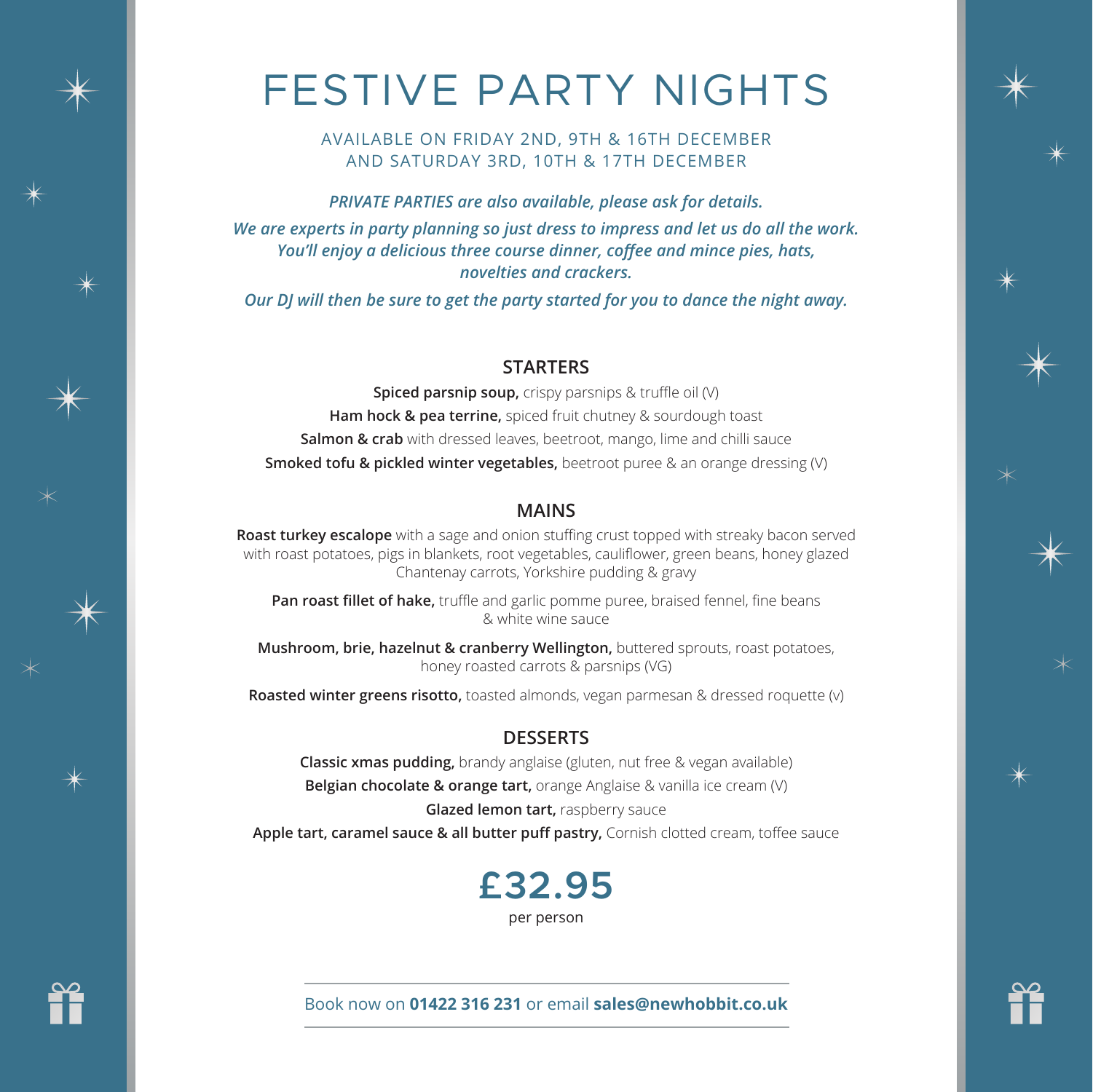# CHRISTMAS DAY LUNCH

*Let us take the hassle out of Christmas leaving time for you to relax with your family and friends. All children will receive a small gift from Santa. Bookings taken between 12.30pm - 2.30pm.*

### **STARTERS**

**Roast parsnip & apple soup,** black pepper crème fraiche with warm bread roll (GF/V/VG) **Roast pepper** stuffed with buffalo mozzarella & girolle mushroom topped with Parma ham with dressed rocket

**Rosemary & garlic stuffed baked Camembert,** celery & carrot sticks with garlic croutes **Prawn & smoked salmon cocktail,** tangy marie rose sauce & brown bread

## **MAINS**

**Roast turkey escalope** with a sage & onion stuffing crust topped with streaky bacon, roast potatoes, pigs in blankets, root vegetables, cauliflower, honey glazed chantenay carrots, cranberry sauce & turkey gravy (GF)

**Duck breast,** pomme puree, honey glazed Chantenay carrots & served with orange and honey sauce

**Salmon en croute,** salmon fillet, cream cheese & spinach in puff pastry, lemon & herb roast new potatoes, tenderstem broccoli & served in a spinach cream

**Beetroot & red onion tart tatin,** new potatoes & roasted root vegetables (V)

## **DESSERTS**

**Xmas pudding,** brandy crème Anglaise (VG) **Prosecco & blackcurrant cheesecake** with mixed berry compote (GF) **Spiced apple tart,** vanilla ice cream (VG) **Continental cheese board,** chutney, apples, grapes & biscuits (VG)

Please make a member of staff aware if you have any allergies so we can cater accordingly

#### **£65.00 £29.00** per adult per child (6-12)

Book now on **01422 316 231** or email **sales@newhobbit.co.uk**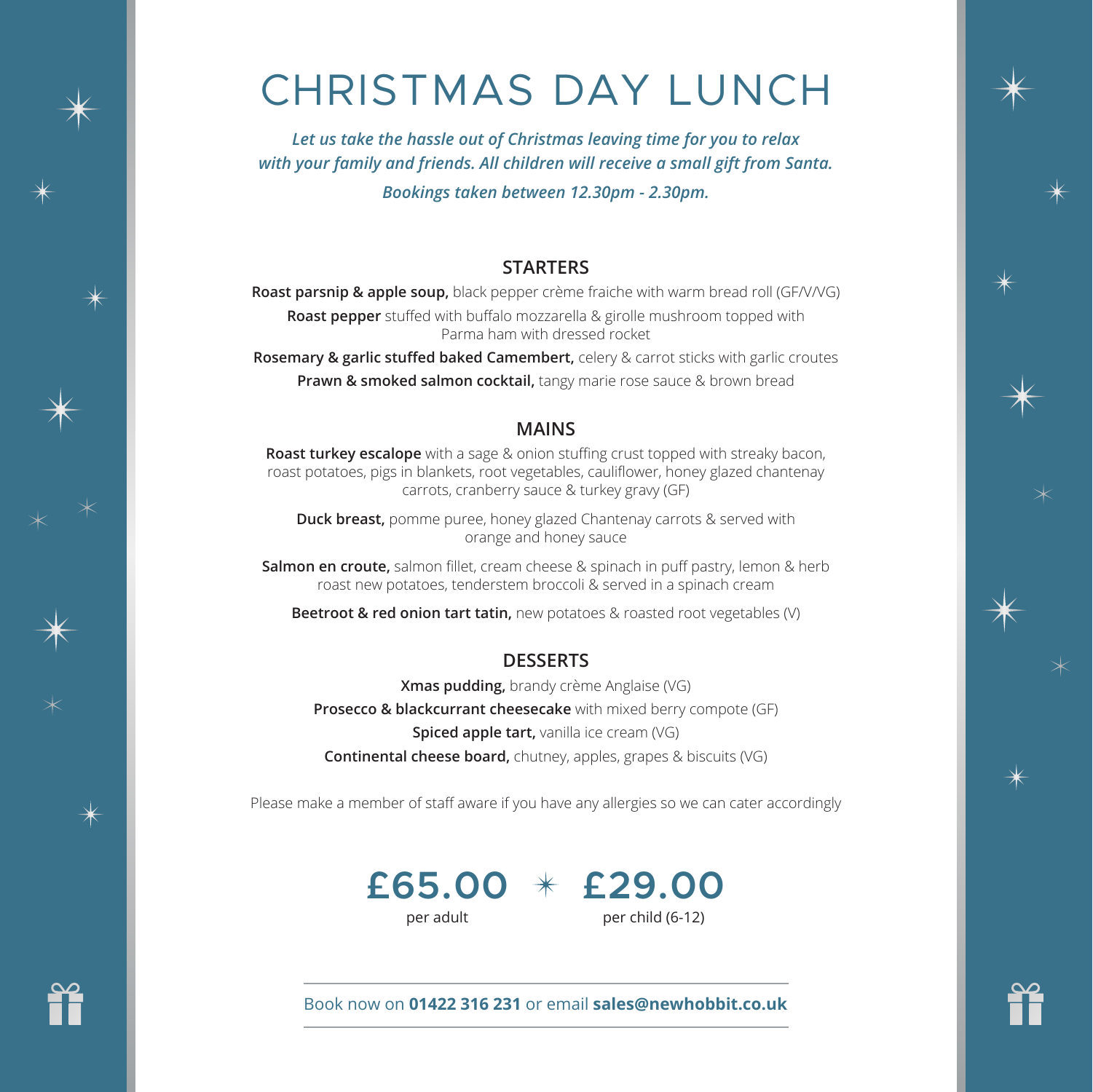## BOXING DAY

*Round off the Christmas period by joining us for a delicious lunch with friends and family. Lunch is served 12 noon - 5pm*

### **STARTERS**

**Creamy garlic mushrooms,** garlic ciabatta **Prawn cocktail,** tangy Marie Rose sauce, brown bread **Melon & Parma ham,** winter berries **Soup of the day,** warm bread roll

## **MAINS**

**Roast turkey escalope** with a sage and onion stuffing crust topped with streaky bacon / roast topside of beef / loin of pork served with roast potatoes, pigs in blankets, root vegetables, cauliflower cheese, green beans, honey glazed Chantenay carrots, yorkshire pudding & gravy

> **Spinach & ricotta** tortellini in a basil pesto cream sauce, topped with shaved parmesan

**Fisherman's pie,** cod, salmon & prawns in a rich sauce, topped with a cheesy mash & seasonal vegetables

## **DESSERTS**

**Sticky toffee pudding,** vanilla ice cream

**Crème brulee,** shortbread biscuit

**Chocolate brownie,** chocolate ice cream

**Lemon possett** 

#### **£14.95 £9.00 £9.00** mains starters desserts

Gluten free and vegan options available. Please advise us of any dietary requirements.

Book now on **01422 316 231** or email **sales@newhobbit.co.uk**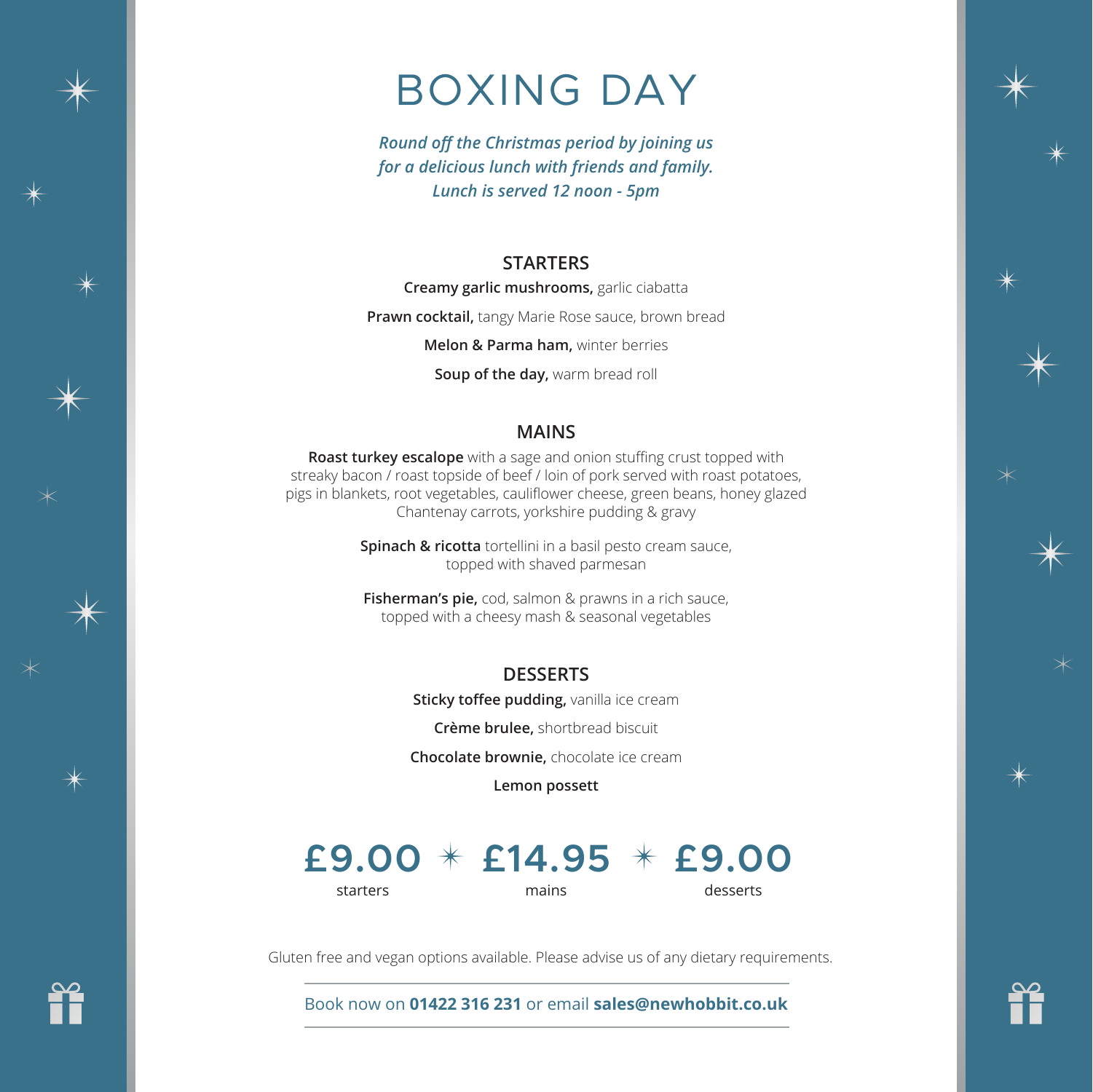

 $\overline{\ast}$